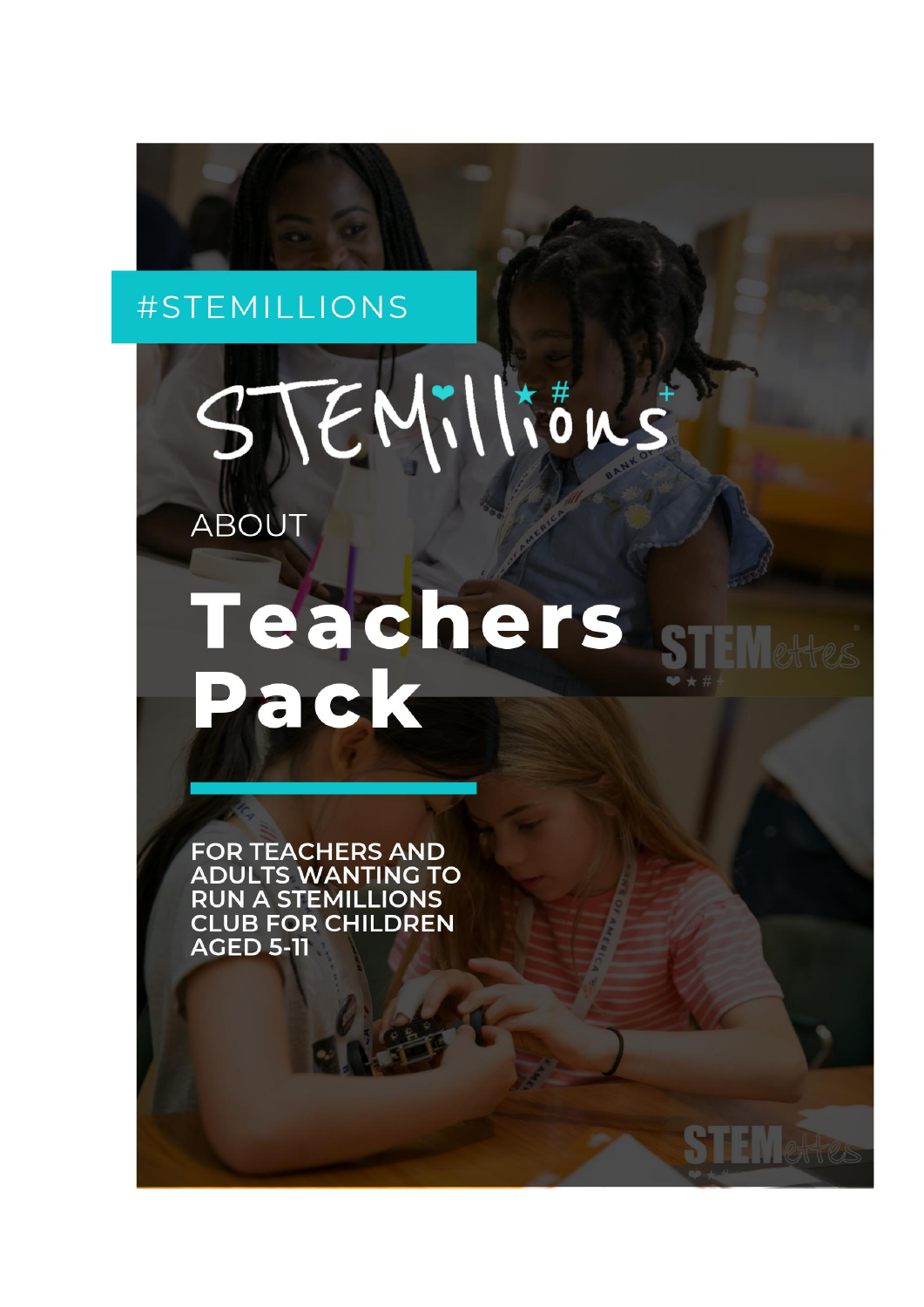# STEMillions

## Stemillions for Primary Schools

## Introduction

Bring a Stemettes-style experience to your Primary School by running a new club at lunchtime or after school. Club members will do a range of STEM activities related to real women in STEM and explore a range of careers. Working as a team, the club will gain points, certificates and prizes as part of nationwide programme as they progress through our Stemillions Meal Plans. The club can be run as an extra curricula activity any day of the week or incorporate the activities and role models into lesson plans with our teachers notes. We will also provide an online community for teachers to connect with other teachers running Stemillions across the country, we hope this will provide a further support network.



## Each Box Will Contain:

10 x Meal Plans/ Activities based around 10 different female STEM role models

1 x Teachers Pack with a breakdown of each Meal Plan and links to the National Curriculum.

10 x backpacks for each club member

- 10 x badges for each Meal Plan
- 10 x certificates for each student at the end of the term

Materials/equipment needed to complete each Meal PlanAccess to MightyNetworks – our brand-new online community of teachers running the Stemillions club to connect with and share ideas to help inspire the students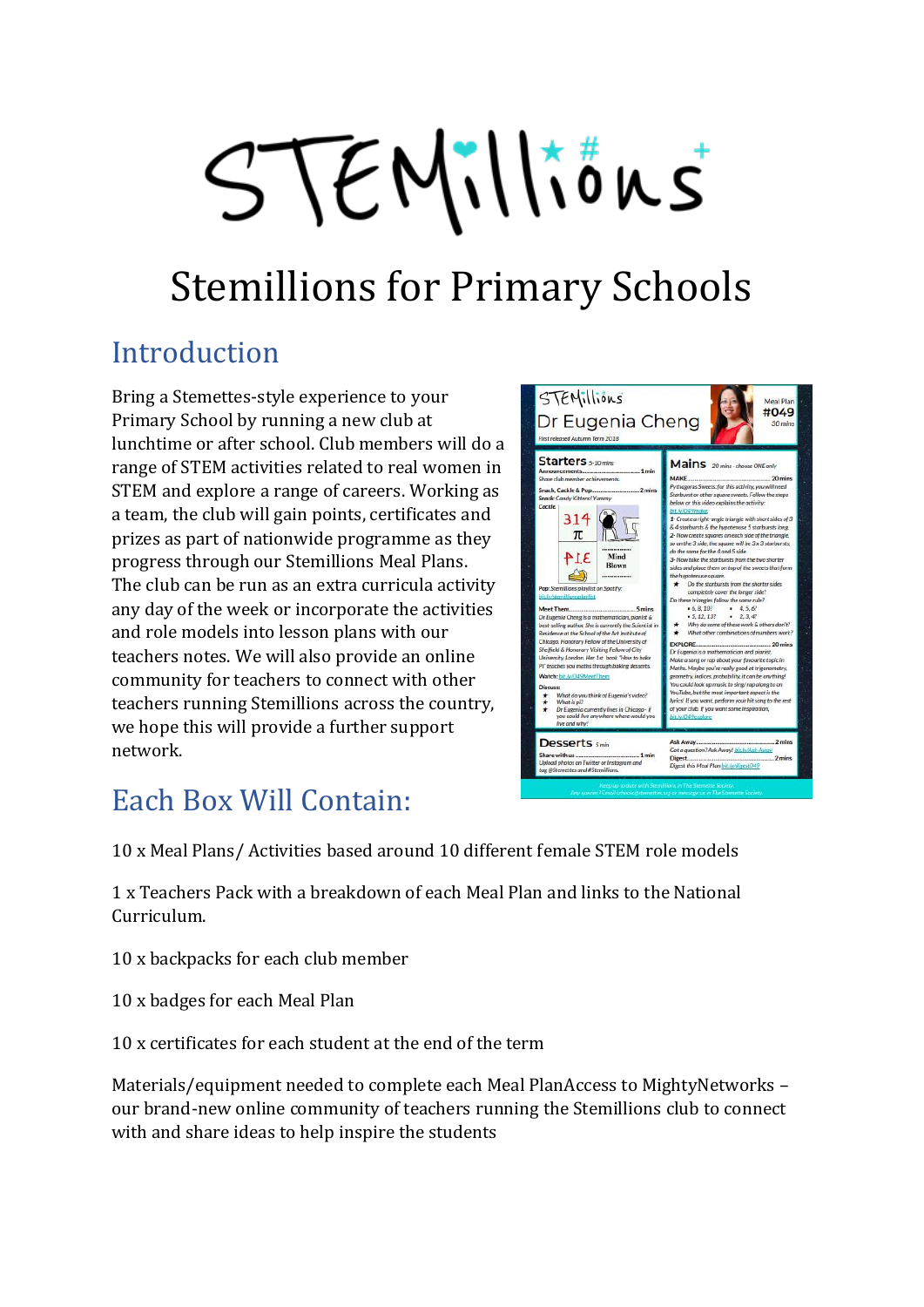## THIS IS WHAT A MEAL PLAN LOOKS LIKE



### Process

Before the Club:

Check MightyNetworks to see which Meal Plan to complete.

On the Day of the Club:

Get out the corresponding equipment needed to complete the club. Load up the corresponding slides. Run the club. Fill out the digest/feedback form. Give out the corresponding badges to club members. Choose a new leader for the next club meeting.

#### After the Club:

Share any photos of the club in action with us on social media or in the MightyNetworks. Post any tips for the Meal Plan in MightyNetworks for other schools.